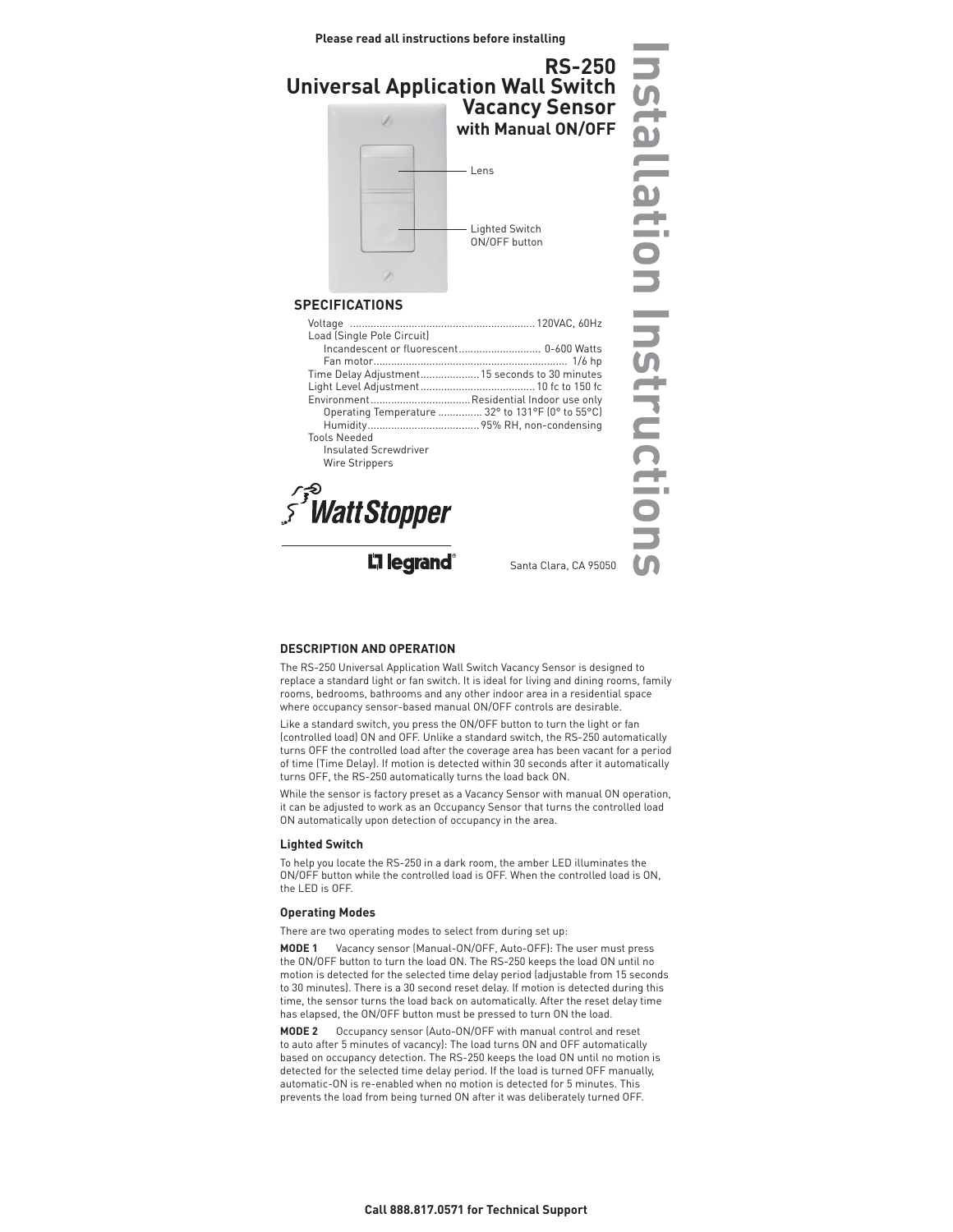# **Time Delay**

The time delay can be selected by the user during set up. It can be adjusted from 15 seconds up to 30 minutes. For additional information on how to adjust it, please read the SENSOR ADJUSTMENT & PROGRAMMING section of this installation manual.

#### **Light Level**

When the sensor is set for occupancy sensor Mode 2 (Auto-ON/OFF) the light level feature prevents the sensor from automatically turning the lights ON if there is already enough light in the area. To adjust the light level, please read the SENSOR ADJUSTMENT & PROGRAMMING section of this installation manual.

#### **Coverage Area**

The RS-250 has a maximum range of 180 degrees and a coverage area of 600 sq. feet (56 sq. meters). The sensor must have a clear and unobstructed view of the coverage area. Objects blocking the sensor's lens may prevent detection thereby causing the light to turn OFF even though someone is in the area.



**Fig. 1: Sensor Coverage Area**

**Windows, glass doors, and other transparent barriers will obstruct the sensor's view and prevent detection.**

# **INSTALLATION & WIRING**



#### **3. Prepare the Wires.**

 Tag the wires connected to the existing switch, so that they can be identified later. Disconnect the wires. Make sure the insulation is stripped off the wires to expose their copper cores to the length indicated by the "Strip Gage," (in Fig. 3) (approx. 1/2 inch).

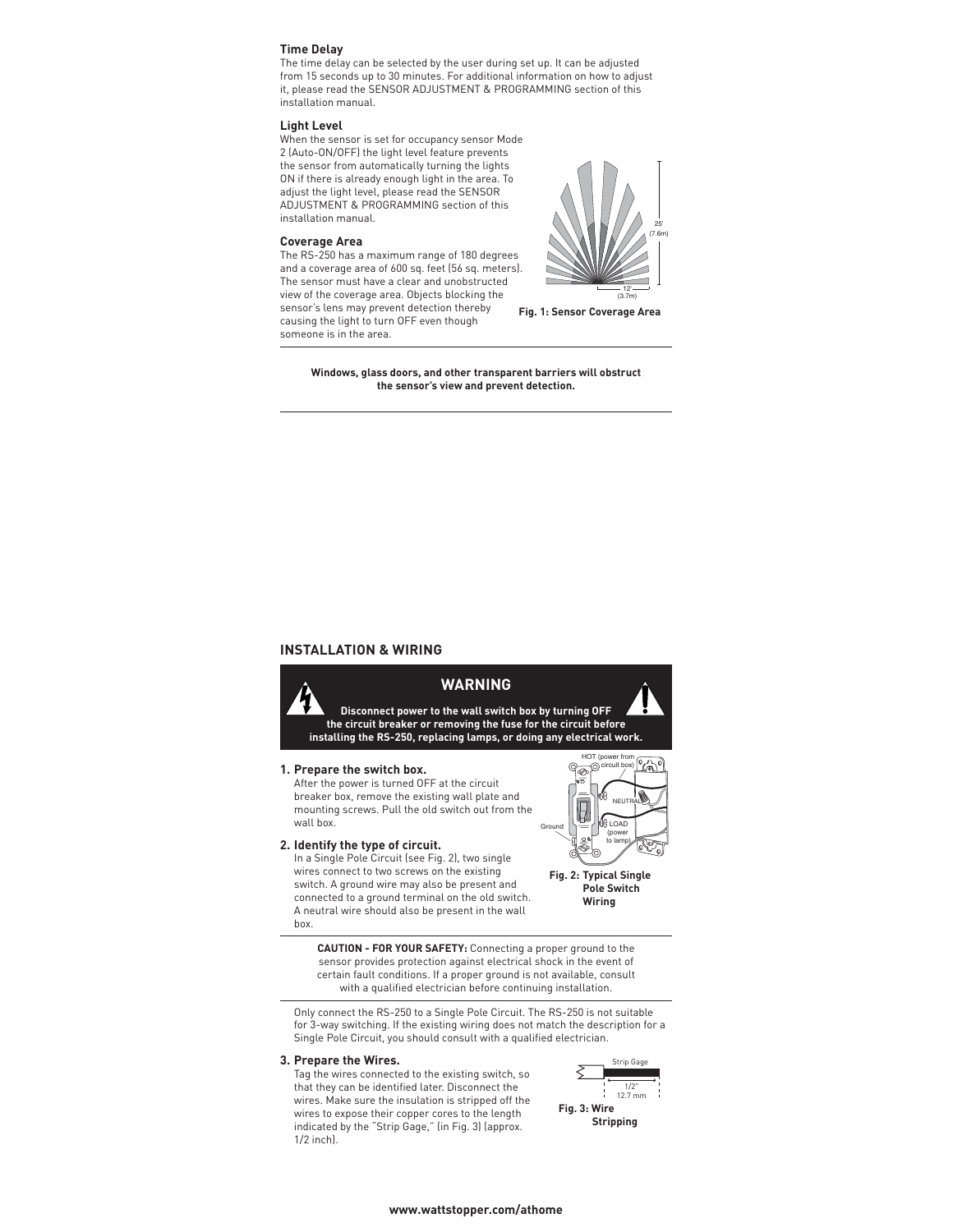# **4. Wire the sensor.**

- Twist the existing wires together with the wire leads on the RS-250 sensor as indicated below. Cap them securely using the wire nuts provided (See Fig 4).
- Connect the green or noninsulated (copper) GROUND wire from the circuit to the green terminal on the RS-250.
- Connect the NEUTRAL wire from the circuit and from the lamp (LOAD) to the white wire on the RS-250.
- Connect the power wire from the circuit box (HOT) to the black wire on the RS-250.
- Connect the power wire to the lamp (LOAD) to the red wire on the RS-250.
- **5. Put the RS-250 in the wall box.**  Position the lens above the ON/OFF button (lens at top, button at bottom) and secure it to the wall box with the screws provided.
- **6. Restore power to the circuit.**  Turn ON the breaker or replace the fuse.
- **7. Test the sensor's operation.** See TEST MODE.
- **8. Review SENSOR ADJUSTMENT & PROGRAMMING below.** If you want to make adjustments, follow the



#### **Fig. 4: Sensor orientation, wire connections and wall box assembly**

**Initial Power-up Delay** There is an initial warm-up period the first time power is applied to the unit and after a power failure lasting more than 5 minutes. If the sensor is in Mode 2, (automatic-ON) it may take up to 1 minute before the lights turn ON. However, the lights can be turned ON/OFF manually by pressing the ON/OFF button at any time when power is supplied to the unit.

instructions in SENSOR ADJUSTMENT & PROGRAMMING, below.

**9. Attach the new cover plate.** Secure it to the wall box with the screws provided.

# **SENSOR ADJUSTMENT & PROGRAMMING**

To program the RS-250, you use controls located under the ON/OFF button. The wall switch cover plate must be removed to gain access to the mode button and adjustment trimpots under the ON/OFF button.

- 1. Firmly grasp the side edges of the Lock Bar and gently pull it away from the switch face until it clicks. Do NOT attempt to pull the Lock Bar off of the switch!
- 2. Firmly grasp the side edges of the ON/ OFF button. Slide the button downward approximately 1/2 inch to expose the mode button and adjustment trimpots.

#### **Setting up the Operating Mode**

Select the operating mode by pressing the Mode button. The amber LED behind the switch button blinks to indicate the selected mode:

- **Fig. 5: Sensor Adjustment Controls**
- One blink indicates Mode 1 (Vacancy Sensor Operation), Manual-ON/OFF, Auto-OFF
- Two blinks indicate Mode 2 (Occupancy Sensor Operation), Auto-ON/OFF w/manual control and reset to auto (after 5 minutes of vacancy)

To change the mode, press the Mode button. The LED blinks to indicate the selected mode. It repeats the selected mode three times. After that, the unit operates in the indicated mode.

#### **Adjusting the Time Delay**

Turn the right trimpot counter-clockwise to reduce the amount of time the load will remain on after the last motion detection (minimum = 15 seconds). Turn the same trimpot clockwise to increase this time delay (maximum = 30 minutes).

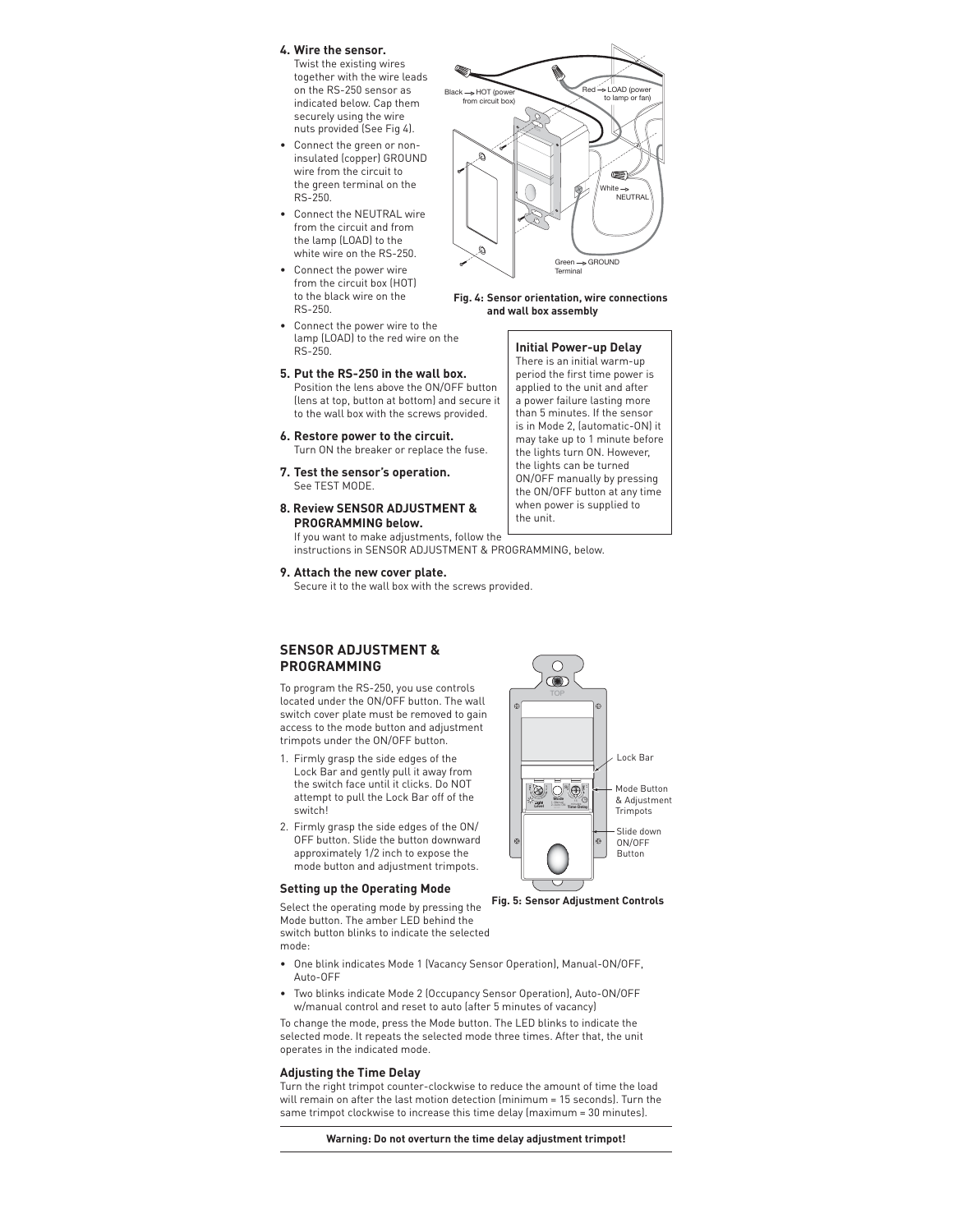## **Adjusting the Light Level**

This feature is factory set at maximum, so that even the brightest light will not prevent the sensor from turning the load ON when it detects occupancy. If this feature is not needed, leave the light level at maximum, fully clockwise.

- 1. The light level must be adjusted when lights would normally be turned OFF because there is enough natural illumination.
- 2. Set the sensor to Mode 2 and reduce the time delay to 15 seconds.
- 3. Adjust the light level to minimum. Let the sensor time out so lights are OFF and then wait 30 seconds more.
- 4. Without casting a shadow on the sensor, enter the area. The lights should remain OFF.
- 5. Adjust the light level trimpot clockwise in small increments. Wait 5-10 seconds after each adjustment to see if the lights turn ON. Continue this procedure until the lights turn ON. At this setting the lights will not turn ON automatically with occupancy if the light level is above the current natural illumination. 6. Reset the time delay to the desired setting.
	- **Warning: Do not overturn the light level adjustment trimpot!**

# **TEST MODE**

# **To test the detection coverage:**

During the TEST mode, the controlled load turns ON for 5 seconds each time the sensor detects occupancy.

- 1. Press and hold the ON/OFF button. After 10 seconds the lighted switch flashes. The load turns ON if it was not already ON. The sensor is now in a TEST mode that lasts 5 minutes. (You can end the TEST mode sooner by pressing the ON/OFF button for another 10 seconds).
- 2. Move out of the coverage area or stand very still. The controlled load turns OFF after 5 seconds if no motion is detected.
- 3. Move into the coverage area. The controlled load turns ON for 5 seconds each time the sensor detects motion. After 5 seconds expire without motion detection, the load turns OFF. The controlled load turns ON automatically with the next motion detection and stays on for 5 seconds.
- 4. Repeat as necessary to ensure that the desired coverage areas are within detection range.

# **TROUBLESHOOTING**

**Lighted switch is OFF, no load response to ON/OFF button press:** • Make certain that the circuit breaker is on and functioning.

- **Lighted switch is ON, no load response to ON/OFF button press:**
- Check the light bulb and/or motor switch on the fan mechanism.

## **Load will not turn ON automatically when the area is occupied and the sensor is in Mode 2 (lighted switch is ON):**

- Press ON/OFF button. If the load turns ON, check the light level setting and also make sure the sensor lens is not blocked. The light level can prevent the sensor from turning on the load automatically.
- If the load does not turn ON when you press the ON/OFF button, check the light bulb and/or motor switch on the fan mechanism.

## **Load will not turn OFF automatically:**

- Press ON/OFF button. If the controlled load turns OFF, go to next step.
- The time delay can be set from 30 seconds to 30 minutes. Ensure that there is no movement within the sensor's view for the set time period. Hot air currents and heat radiant devices can cause false detection. Make sure the sensor is at least 6 feet (2 meters) away from devices that are a significant heat source (e.g. heater, heater vent, high wattage light bulb).

# **If load does not respond properly after following troubleshooting, turn OFF power to the circuit then check wire connections or call technical support.**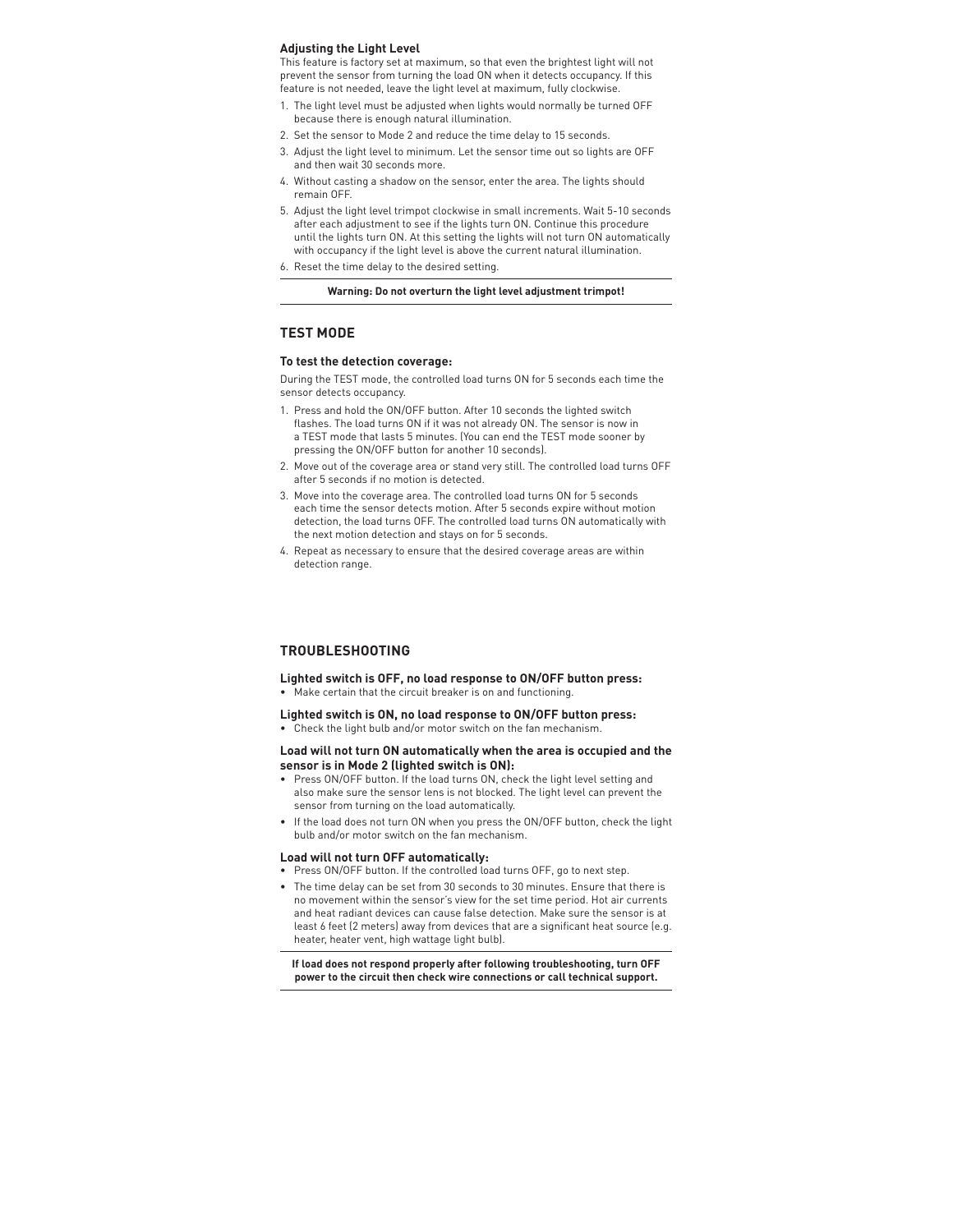# **WARRANTY INFORMATION**

Watt Stopper/Legrand warranties its products to be free of defects in materials and workmanship for a period of five (5) years. There are no obligations or liabilities on the part of Watt Stopper/Legrand for consequential damages arising out of, or in connection with, the use or performance of this product or other indirect damages with respect to loss of property, revenue or profit, or cost of



Technical Support: 888.817.0571 www.wattstopper.com/athome 06019r1 8/2006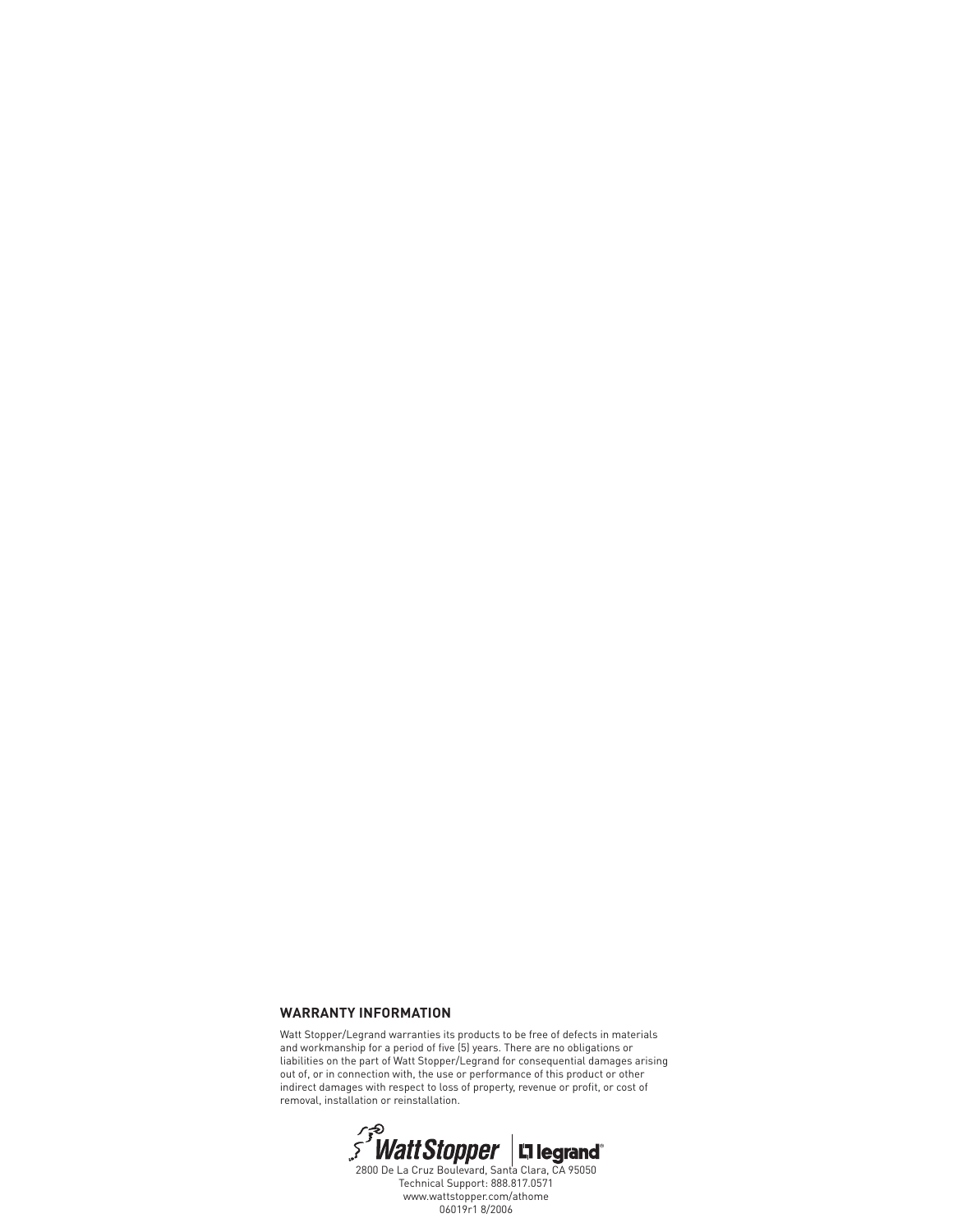**Por favor leer todas las instrucciones antes de realizar la instalación**



## **ESPECIFICACIONES**

| Carga (Circuito unipolar)                                        |  |
|------------------------------------------------------------------|--|
| Lámparas incandescentes o fluorescentes 0-600 Watts              |  |
|                                                                  |  |
| Ajuste del Retardo de Apagado  desde 15 segundos hasta 30 minuto |  |
|                                                                  |  |
| Condiciones de operaciónSolo para uso residencial en interiores  |  |
|                                                                  |  |
| Humedad95% Humedad relativa, sin condensación                    |  |
| Herramientas necesarias<br>Desatornillador con aislamiento       |  |
| Peladora de cable                                                |  |

**SWattStopper** 

L'I legrand®

Santa Clara, CA 95050

**Instrucciones de Instalación**

 $\frac{D}{D}$ 

Instalació

# **DESCRIPCION Y OPERACION**

El Sensor de Desocupación de pared configurable RS-250 esta diseñado para sustituir un interruptor de luz convencional o el interruptor de un ventilador. Es ideal para salas y comedores, cuartos de televisión, dormitorios, baños y cualquier otra área en una residencia donde se deseen controles manuales de ENCENDIDO/APAGADO con detección de ocupación.

Igual que con un interruptor convencional, usted presiona el botón de ENCENDIDO/APAGADO para encender o apagar la luz o ventilador (carga controlada). Sin embargo, el RS-250 apagará automáticamente la carga controlada cuando el área de cobertura ha permanecido desocupada por un período de tiempo definido como Retardo de Apagado. Si se detecta movimiento durante los siguientes 30 segundos después de que la carga se ha apagado automáticamente, el RS-250 la encenderá nuevamente en forma también automática.

Aun cuando el sensor vendrá configurado de fábrica para funcionar como un Sensor de Desocupación (es decir, que requiere de encendido manual por el usuario), el mismo puede ser configurado para operar como un Sensor de Ocupación que encenderá automáticamente la carga en el preciso instante en que detecte ocupación en su área de cobertura.

## **Interruptor Iluminado**

Para facilitar la ubicación del RS-250 en un cuarto oscuro, un LED color ámbar ilumina el botón de ENCENDIDO/APAGADO cuando la carga controlada se encuentra apagada. Cuando por el contrario esta última se encuentra encendida, el LED estará apagado.

#### **Modos de Operación**

Es posible elegir entre dos modos de operación durante la instalación y configuración del sensor:

**MODO 1** Sensor de Desocupación (ENCENDIDO/APAGADO manual, APAGADO AUTOMATICO): el usuario debe presionar el botón de ENCENDIDO/APAGADO para encender la carga. El RS-250 mantendrá la carga encendida hasta que deje de detectar movimiento por un período de tiempo igual al predefinido como Retardo de Apagado (configurable desde 15 segundos hasta 30 minutos). Existe un periodo de 30 segundos, inmediatamente después de que la carga se ha apagado automáticamente, durante el cual el sensor la encenderá nuevamente en forma automática si éste detecta movimiento. Si transcurren más de 30 segundos, será necesario presionar el botón de ENCENDIDO/APAGADO nuevamente para poder encender la carga.

#### **Llame al 888.817.0571 para recibir asistencia técnica**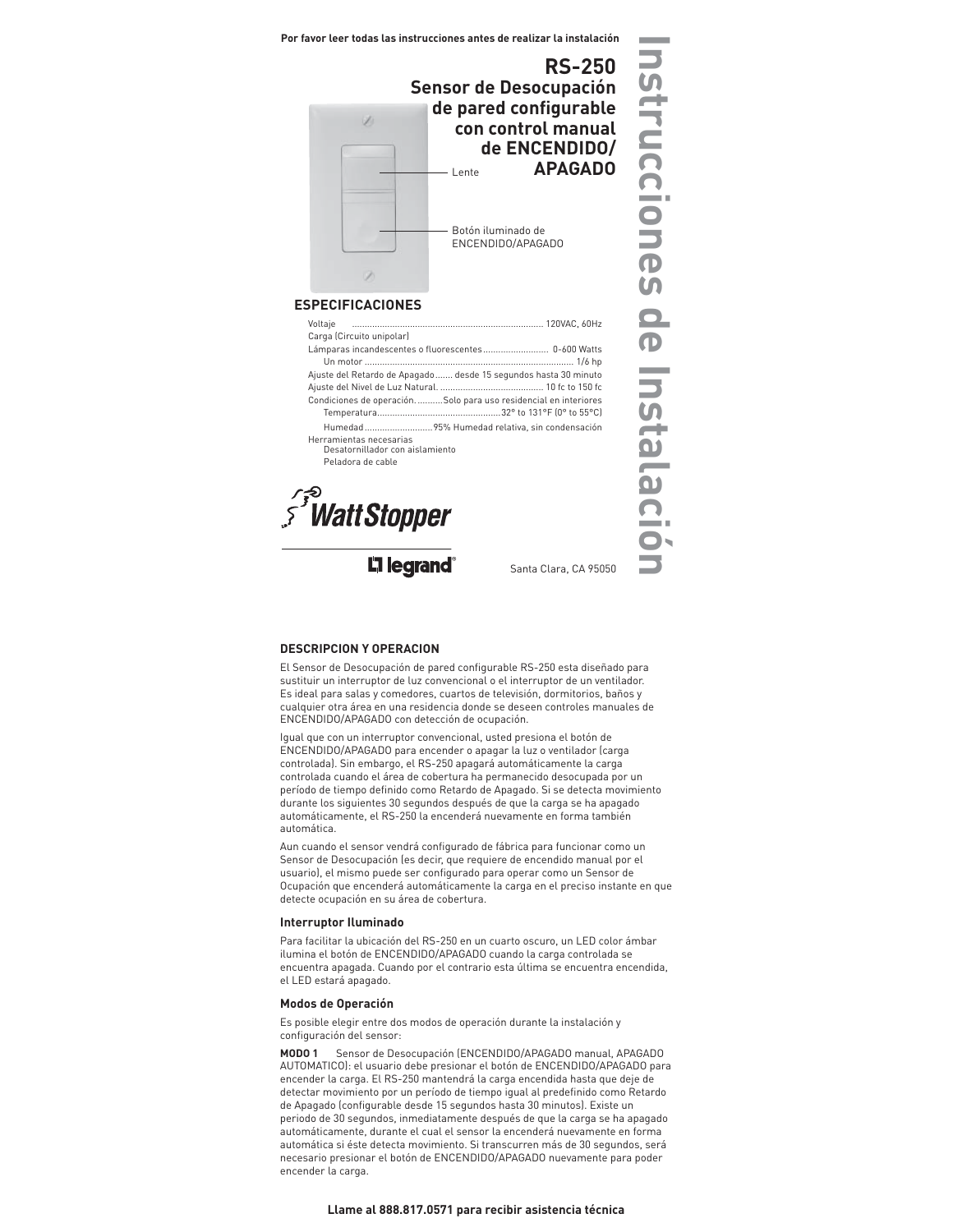**MODO 2** Sensor de Ocupación (ENCENDIDO/APAGADO automático con control manual y retorno a ENCENDIDO AUTOMATICO después de 5 minutos de desocupación): la carga se enciende y se apaga automáticamente por detección de ocupación. El RS-250 mantiene la carga encendida hasta que deje de detectar movimiento por un periodo de tiempo igual al definido como Retardo de Apagado. Si la carga es apagada manualmente, la operación de ENCENDIDO AUTOMATICO se reestablece después de que el sensor no ha detectado movimiento por 5 minutos. Esto evita que la carga se encienda cuando la misma ha sido apagada manualmente por elección del usuario.

### **Tiempo de Retardo de Apagado**

El tiempo de Retardo de Apagado puede ser configurado por el usuario durante la instalación del producto. Para el mismo se pueden elegir valores desde 15 segundos hasta 30 minutos. Para información adicional sobre cómo realizar lo anterior, por favor lea la sección de CONFIGURACION Y PROGRAMACION DEL SENSOR en este instructivo de instalación.

#### **Nivel de Luz Natural**

Cuando el sensor está configurado para operar en Modo 2 como un sensor de ocupación (ENCENDIDO/APAGADO automático) el ajuste del Nivel de Luz Natural evita que el sensor encienda automáticamente las luces si existe suficiente luz natural en la habitación. Para ajustar el Nivel de Luz Natural por favor lea la sección de CONFIGURACION Y PROGRAMACION DEL SENSOR en este instructivo de instalación.

#### **Area de Cobertura**

El RS-250 tiene un rango de cobertura máximo de 180 grados, y cubre un área de 600 pies cuadrados (56 metros cuadrados). El RS-250 debe poder tener visibilidad completa y sin obstrucciones del área de cobertura. La carga podría apagarse aun cuando alguien se encuentre dentro del área de cobertura si existen objetos bloqueando el lente del sensor y por tanto evitando que el mismo detecte movimiento.

**Ventanas, puertas de vidrio, y otras barreras transparentes obstruirán la cobertura del sensor y evitarán que exista detección.**



**Fig. 1: Patrón de cobertura del sensor**

# **INSTALACION Y CABLEADO**



## **1. Prepare la caja de conexiones.**

 Después de haber desconectado la corriente eléctrica a nivel del disyuntor (breaker) del circuito correspondiente, retire la placa del interruptor y los tornillos de montaje. Extraiga el interruptor existente de la caja.



 En un Circuito Unipolar (ver Fig. 2), dos cables independientes se conectan a dos tornillos en el interruptor existente. Un cable de conexión a tierra también puede estar presente en la caja de conexiones y conectado a la terminal de tierra del interruptor. Así mismo, un cable de neutro debería estar presente en la caja.



**Fig. 2: Cableado típico de un Circuito**

**CUIDADO:** Por su propia seguridad: el conectar el sensor apropiadamente a tierra provee protección contra un choque eléctrico que pueda ocurrir en caso de una operación defectuosa. Si no hay disponibilidad de una conexión a tierra consulte con un electricista calificado antes de continuar con la instalación.

 Conecte el RS-250 únicamente a un Circuito Unipolar. El RS-250 no está diseñado para operar en una configuración tipo "3 vías" (3-way). Si el cableado existente en la caja de conexiones no concuerda con la descripción de un Circuito Unipolar, usted debe consultar con un electricista calificado.

#### **3. Prepare los cables.**

Ponga algún identificador en cada uno de los cables actualmente existentes en la caja de conexiones de tal forma que pueda identificarlos posteriormente. Desconecte los cables. Asegúrese de que el aislante del cable se encuentra pelado apropiadamente para exponer el interior de alambre de cobre a un largo de aproximadamente 1/2 pulgada y de acuerdo a como se indica en esta guía de longitud Fig. 3.

#### **www.wattstopper.com/athome**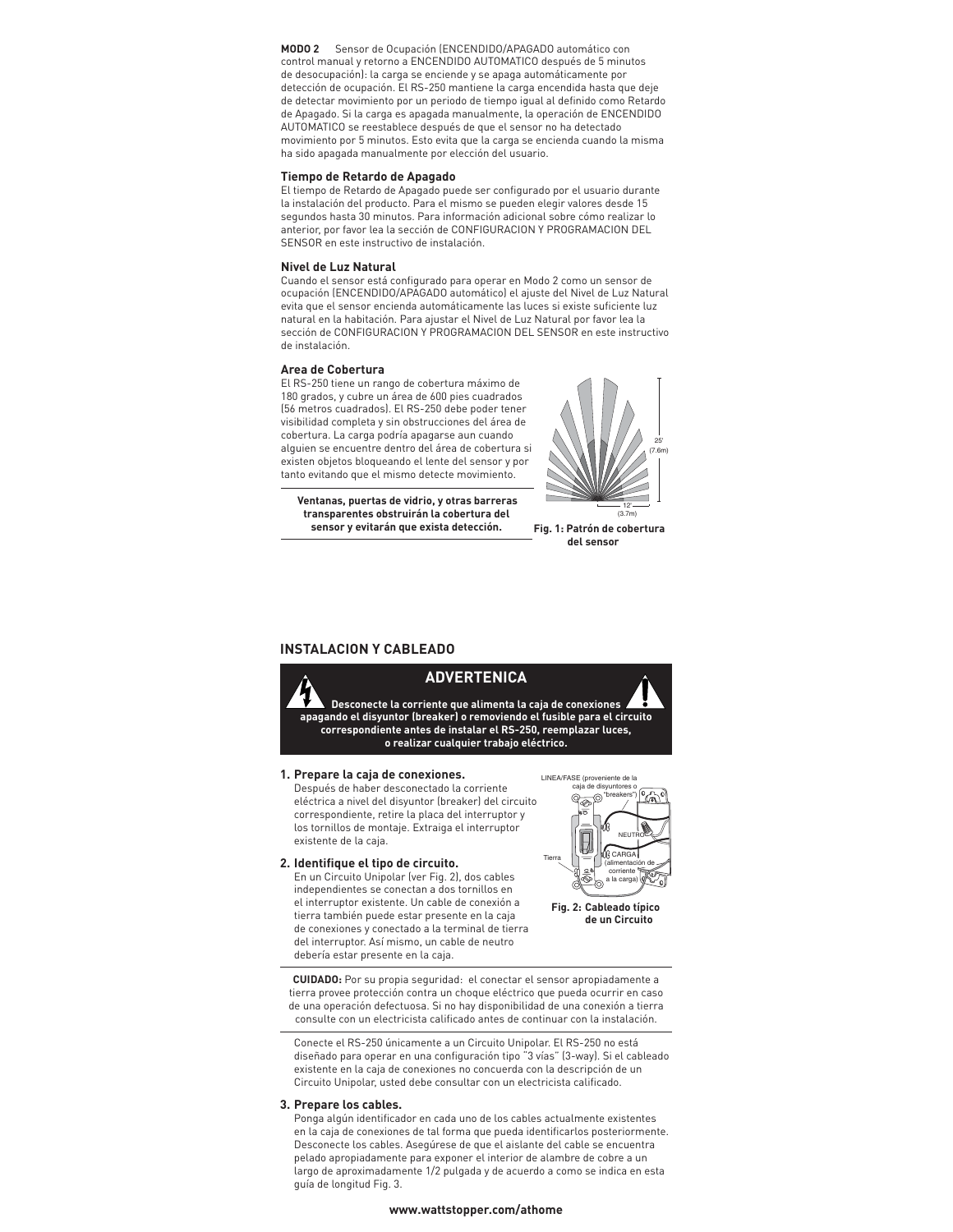## **4. Conecte el sensor.**

 Tuerza conjuntamente los cables existentes en la caja de conexiones con los cables del sensor RS-250 utilizando los conectores ("wire nuts") provistos de acuerdo al diagrama Fig. 4.

- Conecte el cable verde (o alambre de cobre sin aislante) que conecta a TIERRA a la terminal verde del RS-250.
- Conecte el cable de conexión a NEUTRO del circuito y de la lámpara o ventilador (CARGA) al cable blanco del RS-250.
- Conecte el cable de LINEA (o FASE) del circuito al cable negro del RS-250.
- Conecte el cable que alimenta la lámpara o ventilador (CARGA) al cable rojo del RS-250.
- **5. Coloque el RS-250 dentro de la caja de conexiones.** El lente debe quedar

provistos.

posicionado arriba del botón de ENCENDIDO/ APAGADO. Asegure el sensor a la caja con los tornillos



Strip Gage 1/2" 12.7 mm

**apropiado del cable**

Terminal **–>** TIERRA

**Fig. 3: Pelado** 

### **Fig. 4: Orientación del sensor, conexión de cables y montaje del producto en la caja de conexiones**

Verde

- **6. Reactive la corriente eléctrica en el circuito.** 
	- Encienda el disyuntor (breaker) del circuito o reinstale el fusible.
- **7. Compruebe el funcionamiento del sensor.** Lea la sección de MODO DE PRUEBA.
- **8. Revise la sección de CONFIGURACION & PROGRAMACION DEL SENSOR.**

Si desea modificar la configuración del producto, siga las instrucciones de la sección de CONFIGURACION & PROGRAMACION DEL SENSOR.

**9. Monte la nueva placa decorativa.**

Asegure el sensor a la caja con los tornillos provistos.

# **CONFIGURACION & PROGRAMACION DEL SENSOR**

Para configurar el sensor RS-250 usted debe utilizar los controles ubicados detrás del botón de ENCENDIDO/ APAGADO. Es necesario desmontar la placa decorativa para obtener acceso al Botón de Selección de Modos y a las Perillas de Ajuste.

- 1. Tome la Barra de Seguridad firmemente por ambos extremos y jálela hacia afuera delicadamente. No trate de despegarla completamente del sensor!
- 2. Tome firmemente el botón de ENCENDIDO/APAGADO por ambos extremos y deslícelo hacia abajo aproximadamente 1/2 pulgada de tal forma que el Botón de Selección de Modos y las Perillas de Ajuste queden expuestas.

# **Selección del Modo de Operación**

Seleccione el Modo de Operación presionando el Botón de Selección de Modos. El LED color ámbar ubicado detrás del botón de ENCENDIDO/ APAGADO parpadeará en un patrón determinado que le indicará el modo seleccionado:

• Un patrón de un solo parpadeo repetido 3 veces, indicará Modo 1 (Operación como Sensor de Desocupación), ENCENDIDO/ APAGADO manual, APAGADO automático.



Existe un periodo de tiempo, inmediatamente después de que se habilita la corriente al sensor, ya sea durante su instalación inicial o después de una falla de corriente que dure más de 5 minutos, durante el cual el sensor no encenderá la carga automáticamente si este se encuentra en Modo de operación 2 (ENCENDIDO/APAGADO Automático). Esto se debe a un periodo de calentamiento inicial necesario que puede durar hasta 1 minuto. Durante este intervalo de tiempo, sin embargo, continúa siendo posible encender o apagar las luces manualmente con solo presionar el botón de ENCENDIDO/APAGADO.



**Fig. 5: Controles de ajuste**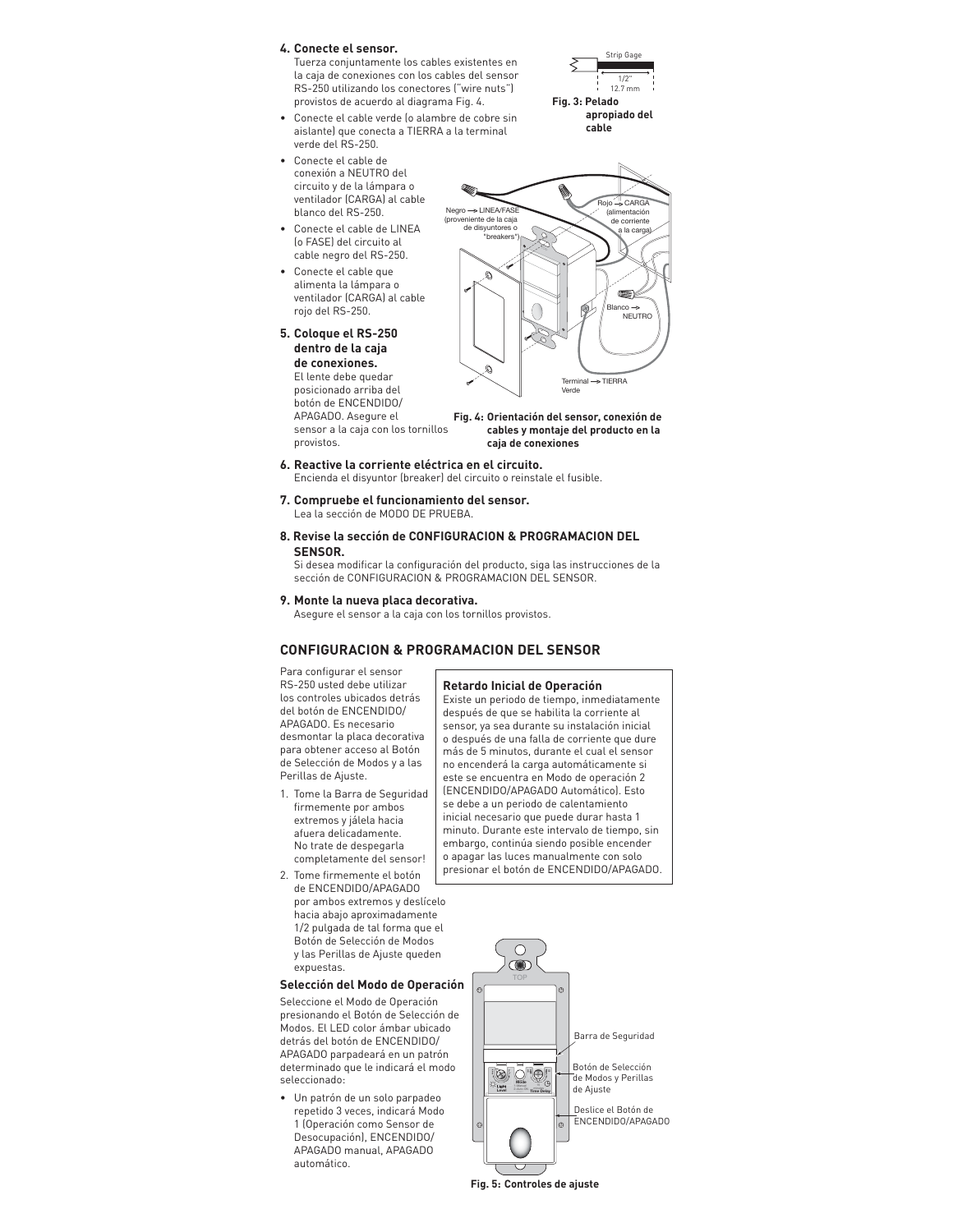- Un patrón de dos parpadeos consecutivos, repetido 3 veces, indicará Modo 2 (Operación como Sensor de Ocupación), ENCENDIDO/APAGADO automático con control manual y retorno a ENCENDIDO Automático después de 5 minutos de desocupación.
- Para cambiar el modo de operación presione el Botón de Selección de Modos. El LED repetirá el patrón seleccionado tres veces. Después de eso, la unidad estará programada para operar en el modo seleccionado.

#### **Ajuste del Retardo de Apagado**

Gire la perilla izquierda en dirección contraria a las manecillas del reloj para reducir el tiempo que permanecerá encendida la carga después de la última detección de movimiento (valor mínimo = 15 segundos). Gire la misma perilla en sentido de las manecillas del reloj para incrementar el Retardo de Apagado (valor máximo = 30 minutos).

## **Advertencia: No sobregire la perilla de ajuste del Retardo de Apagado!**

#### **Ajuste del Nivel de Luz Natural**

Esta función vendrá configurada de fábrica a su valor máximo de tal forma que aun la luz natural más brillante no evitará que el sensor ENCIENDA la carga cuando este detecte ocupación. Si no se requiere de esta función, deje el ajuste de Nivel de Luz Natural en su valor máximo.

- 1. El ajuste del nivel de luz natural debe realizarse en un determinado momento en el que exista suficiente luz natural como para que usted considere innecesario mantener encendida la luz artificial.
- 2. Coloque el RS-250 en Modo de Operación 2 y reduzca el tiempo de retardo de apagado a 15 segundos.
- 3. Mueva la perilla de Ajuste de Nivel de Luz Natural a su valor mínimo, salga de la habitación y deje que el sensor apague las luces después del retardo de apagado de 15 segundos.
- 4. Espere 30 segundos más y luego ingrese nuevamente a la habitación tratando de no crear una sombra sobre el sensor. Esta vez, las luces deben permanecer apagadas.
- 5. Gire la perilla de Ajuste de Nivel de Luz Natural en sentido de las manecillas de reloj y en pequeños incrementos. Después de cada ajuste, espere entre 5 y 10 segundos para ver si las luces se encienden. Continúe este procedimiento hasta que las luces se enciendan. A este valor de ajuste, las luces no se encenderán automáticamente con la detección de ocupación si la cantidad de luz natural es mayor a la existente actualmente.
- 6. Reajuste el tiempo de retardo de apagado al valor deseado.

#### **Advertencia: No sobregire la perilla de ajuste del Nivel de Luz Natural!**

# **MODO DE PRUEBA**

### **Para probar la cobertura del sensor:**

Durante el modo de PRUEBA, la carga controlada por el sensor se encenderá por 5 segundos cada vez que el sensor detecta movimiento.

- 1. Oprima y mantenga oprimido el botón de ENCENDIDO/APAGADO. Después de transcurridos 10 segundos el interruptor iluminado parpadeará. La carga se encenderá si no estaba ya encendida. El sensor se encuentra ahora en modo de PRUEBA, el cual durará 5 minutos (usted puede sacar el sensor de modo de PRUEBA en cualquier momento presionando el botón de ENCENDIDO/ APAGADO por otros 10 segundos más).
- 2. Movilícese fuera del área de cobertura o permanezca inmóvil. La carga controlada se apagará después de 5 segundos si el sensor no detecta movimiento.
- 3. Movilícese dentro del área de cobertura. La carga controlada se encenderá por 5 minutos cada vez que el sensor detecte movimiento. Después de transcurridos 5 segundos de no detección, la carga se apagará. La carga se encenderá automáticamente con la próxima detección y se mantendrá encendida por otros 5 segundos.
- 4. Repita según sea necesario para asegurarse que el área que se desea cubrir con el sensor se encuentra dentro del rango de cobertura del mismo.

# **SOLUCION DE PROBLEMAS**

### **La carga no se enciende cuando usted presiona el botón de ENCENDIO/APAGADO y el botón no está iluminado:**

• Asegúrese de que el disyuntor (breaker) del circuito funcione y que se encuentre encendido.

## **La carga no se enciende cuando usted presiona el botón de ENCENDIDO/APAGADO, pero el botón sí está iluminado:**

• Revise el bombillo (lámpara incandescente) y/o el interruptor del motor del ventilador

## **La carga no se enciende automáticamente cuando el área es ocupada y el sensor está configurado para operar en Modo 2 (el Botón sí está iluminado):**

• Presione el botón de ENCENDIDO/APAGADO. Si la carga controlada se enciende, revise la configuración del Nivel de Luz Natural. Esta función puede evitar que el sensor encienda en forma automática.